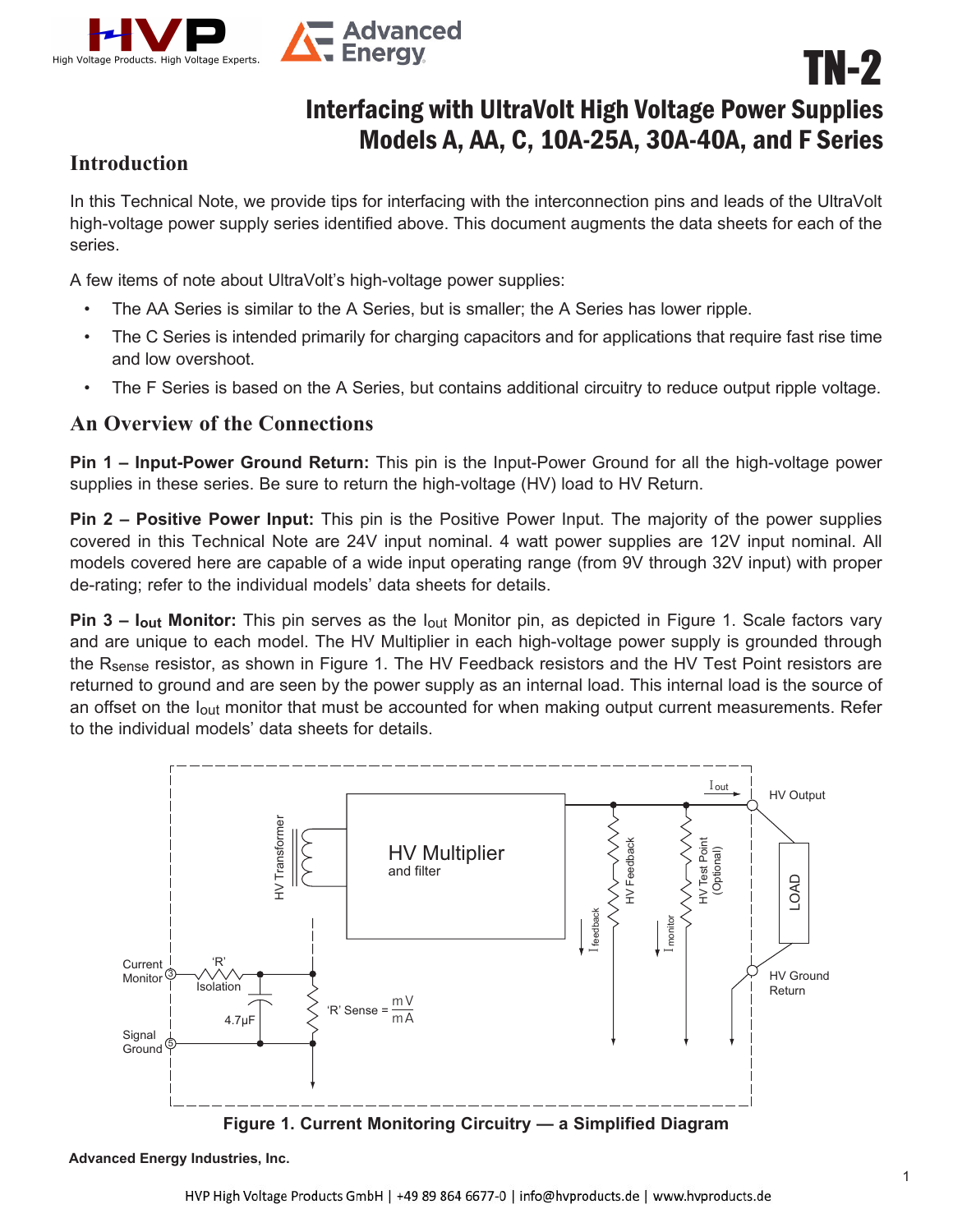**Pin 4 – Enable/Disable:** The enable function is the same for all models. A HIGH signal enables and a LOW signal disables the output. If pin 4 is left open, the power supply defaults to an enabled state.

**Pin 5 – Signal Ground Return:** The signal ground should be used as the reference point for both the remote adjust and the monitors. Do not return the HV load here. If input current is allowed to flow through the signal return path, offsets and errors may occur in the control and monitoring functions.

**Pin 6 – Remote Adjust Input:** The remote adjust pin allows the high-voltage power supply to be programmed from 0% output voltage to 107.5% of nominal voltage. Positive power supplies are scaled so 4.64V on the remote adjust will result in 100% of output voltage, while 5.00V will provide a maximum of 107.5% of nominal voltage. The remote adjust pin has an input impedance of 1.1MΩ; this resistor to ground is provided to program the power supply to zero output if the control pin is left open. See Figure 3A.

A negative power supply has the opposite sense on the control voltage (see Figure 2 below). 0V on the remote adjust programs the power supply for 107.5% of rated voltage and 0.36V provides 100% output. Driving the remote adjust pin to 5.00V on a negative power supply will program zero output voltage. A 1.1M $\Omega$ resistor pull up provides zero output voltage if the control pin is left open. See Figure 3B.



**Figure 2. Remote Adjust Inputs — Negative and Positive High Voltage Supplies**

**Advanced Energy Industries, Inc.**